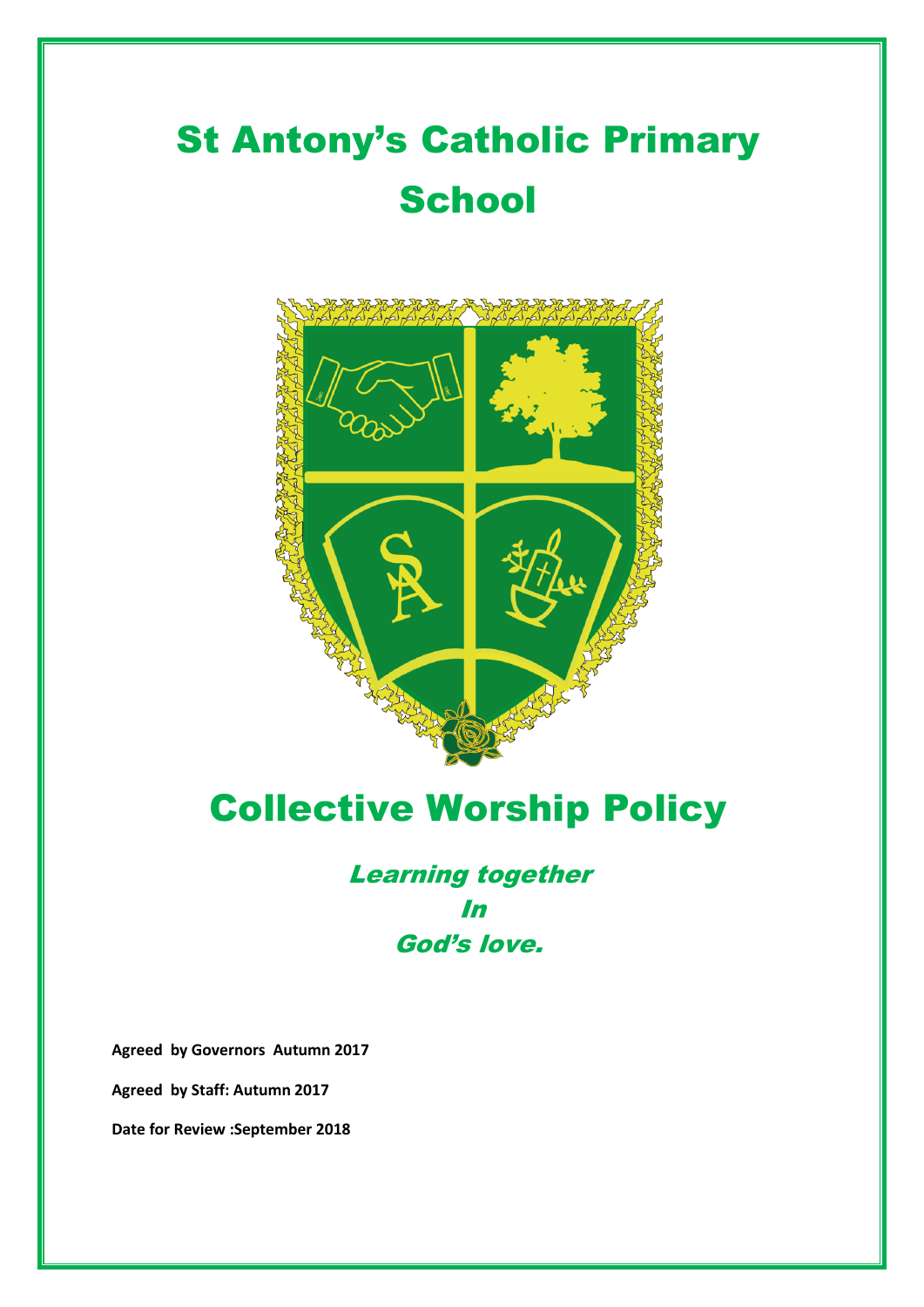

#### Collective Worship Policy



#### INTRODUCTION

**"Catholic Education is the conduit through which we guide, direct, mould and influence young minds. Teachers have an almost divine responsibility handed down to them by the greatest teacher of all…. Christ himself. Teachers must consider that every time they speak they represent Christ in their every word and deed. Their example is the greatest teacher of all as their actions always speak more profoundly than their words. Every child we have touched through our teaching is left with an indelible mark on their hearts and minds for the entirety of the lives. Let us ensure that the marks we leave particularly through prayer, praise and worship in communion with each other as The Body of Christ, please God and sets them all on a path for serving others humbly." (Pope Francis).**

*" Every Catholic and religiously sponsored school should have a vibrant worship life, with ample opportunities for student liturgies, time of prayer and reflection and be suffused with religious symbols that nurture the faith identity of the students, staff and community."* (Thomas Groome).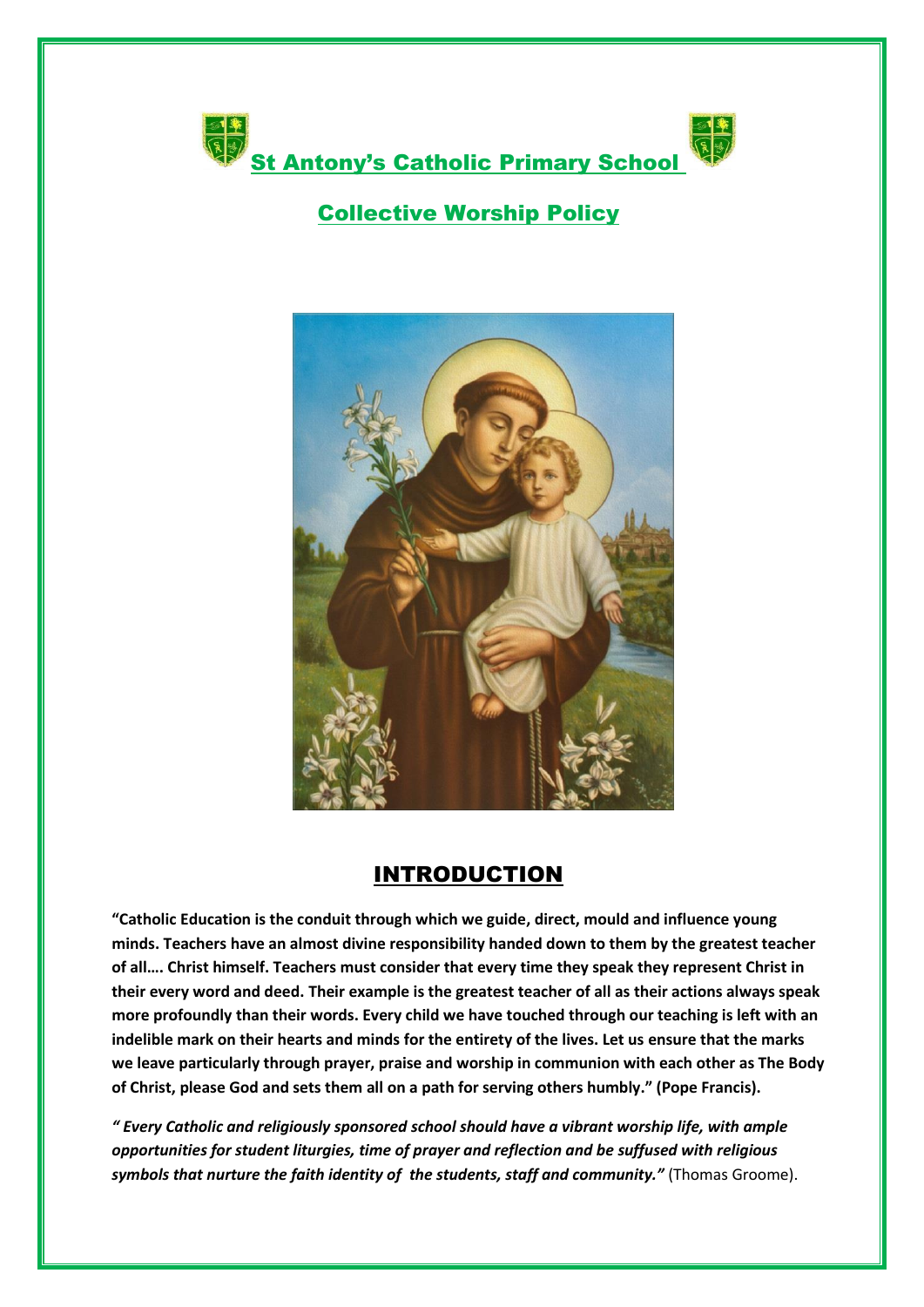#### AIMS AND PURPOSE OF COLLECTIVE WORSHIP

- **To provide opportunities for pupils and staff to worship God: joyfully, reflectively and collaboratively in communion with their peers.**
- **To offer the sacrifice and thanksgiving of the Eucharist in Mass.**
- **To consider, discuss and debate spiritual, social/social justice and moral issues in line with relevant scriptures and the church's social and moral teachings.**
- **To provide opportunities to meet, get to know and develop a personal relationship with the living God.**
- **To explore their own belief/faith and that of others ( Eg.Islam, Judaism& Hinduism).**
- **To encourage full, conscious, active participation and response through active involvement in the leading of assemblies in class or whole school.**
- **To develop community spirit and a generosity of spirit towards those less fortunate.**
- **To promote and reinforce our common ethos- as a faith school we 'LIVE' our faith.**
- **To express, in a variety of ways, the distinctive values that underpin the school's existence, vision, outlook against the background of its Mission Statement.**
- **To offer opportunities to explore the deeper Spiritual Dimension of their learning journey in RE in ways that enable, empower, uplift, inspire and instil a sense of awe and wonder, deepens reflection and adoration and develops the ability empathise.**
- **To provide moments of reflection and adoration in class, at church, in assemblies.**
- **To offer opportunities to more deeply ponder the Word of God as well as basic and more profound religious concepts.**
- **To enable pupils to come into the fullness of Trinitarian life.**

#### LEGISLATION FOR WORSHIP

**1989 legislation laid down the following criteria:**

**All schools must begin the day with an act of worship, which should be:**

- **Inclusive**
- **Educational**
- **Contribute to Spiritual Knowledge, Development and Understanding**
- **Have a sense of occasion.**

#### CATHOLIC TRADITION

At the heart of Catholic life is the practice of starting each day, or beginning any meeting, project, initiative, piece of work with prayer. We make a point of dedicating our day and work to God, who is at the heart of all we do as a school. We pray as a school at least four times per day.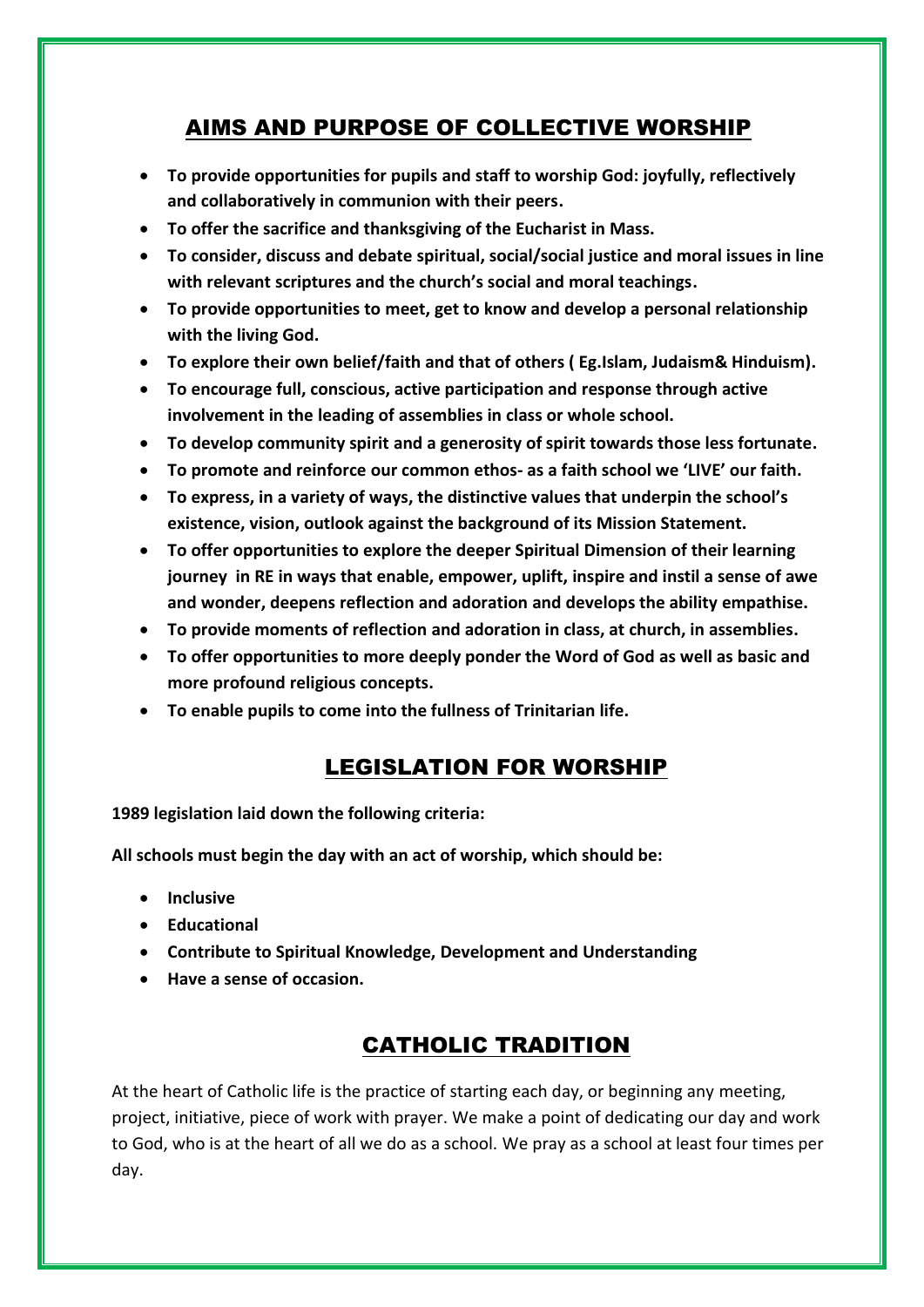#### COLLECTIVE WORSHIP

We understand worship to be a special act or occasion whose purpose is to show reverence to God. Collective worship involves members of the school coming together and participating in an act of worship. Our expectation is that everyone participates actively or show respect in the assembly hall or the church for mass.

In line with the 1988 Education Reform Act, which states that collective worship should be 'wholly or mainly of a broadly Christian character', we base our assemblies on the teachings of Christ and traditions of the Church. However, we conduct our assemblies in a manner that is sensitive to the individual faith and beliefs of all members of the school family..

While the majority of acts of worship in our school are Christian, we also hold assemblies that reflect other religious traditions that are represented in the school and the wider community.

#### ORGANISATION OF COLLECTIVE WORSHIP

We hold a daily act of collective worship in our school. This takes place through hymn practices, infant and junior assemblies, Masses and Prayer services, collective worship groups and a whole school assembly in St. Antony's Catholic Church.

We conduct assemblies in a dignified and respectful way. We tell children that assembly time is a period for calm reflection and joyful praise. We regard it as a special time and expect children to behave in an appropriate way. We ask them to be quiet and thoughtful and to listen carefully to the teachings and participate fully in prayer and hymns. We create an appropriate atmosphere by using music and sometimes candles or other objects that act as a focal point for the attention of the children.

The Head Teacher or other members of staff conduct assemblies, but sometimes local clergy or other representatives of local religious groups or other organisations are invited to lead them instead.

We take the themes of our assemblies from the traditions of the Christian faith and we often reflect the festivals, feast days and events of the Church's calendar. Sometimes the themes of our assemblies reflect and build on topics that we teach as part of the school curriculum. We plan our assemblies as part of a series of themes well in advance of the day they take place.

Our assemblies reflect the achievements and learning of the children we encourage the children to participate in assemblies by showing their work to the other children and raising issues that they have discussed in their classes. Assemblies offer an opportunity to acknowledge and reward children for their achievements both in and out of school. They play an important part in promoting the ethos of the school, which is that all children are valued and all achievements are recognised. St. Antony's is a successful school and we celebrate the successes of all the children in assemblies.